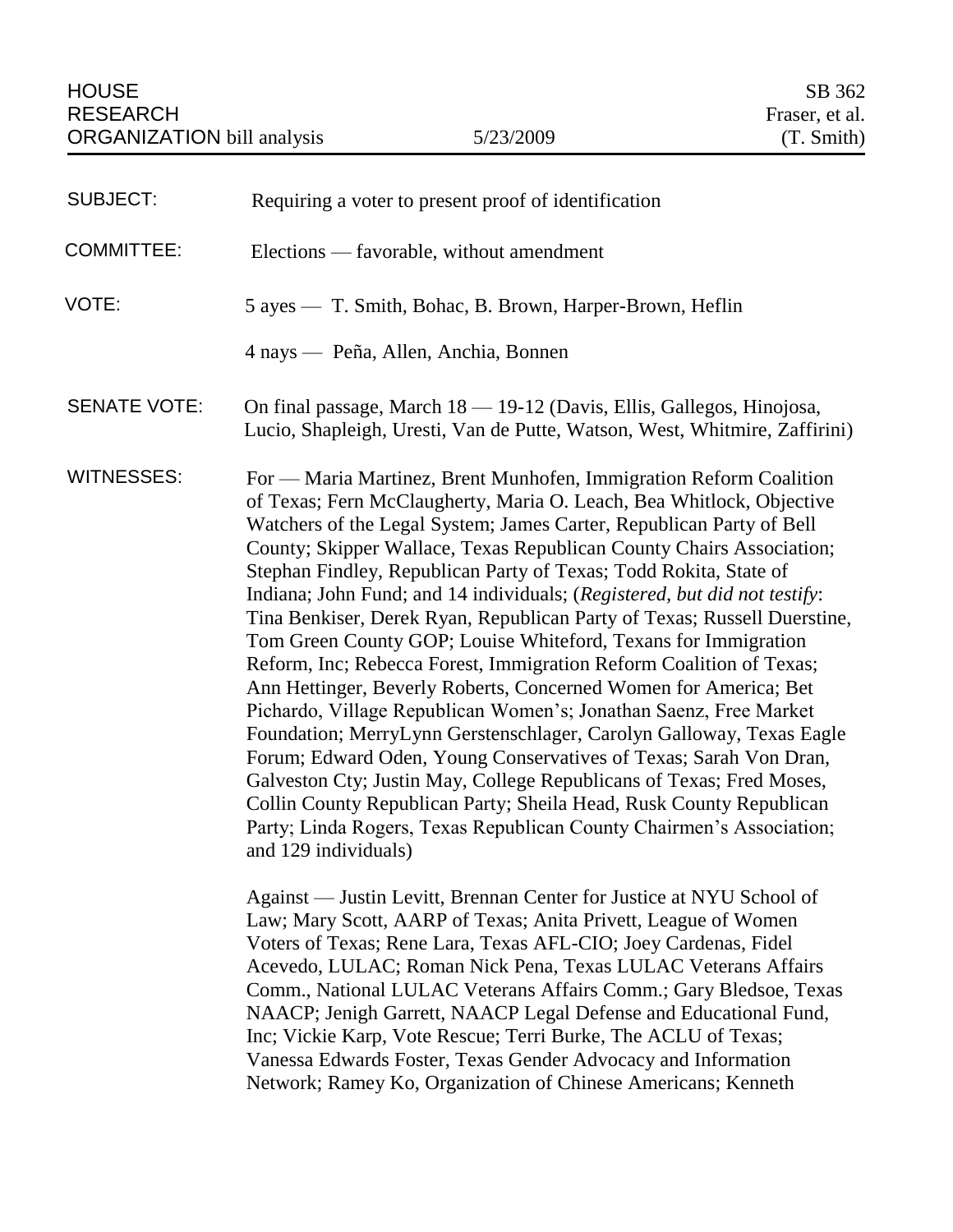Koym, American International University, Dialogue-Producing Consortium; Luis Figueroa, Mexican American Legal Defense and Educational Fund; Lee Medley, United Steelworkers District Council; Andy Wilson, Public Citizen, Common Cause; Lydia Camarillo, SVREP; Randall Terrell, Equality Texas; Dustin Rynders, Advocacy, Inc., Disability Policy Consortium; Mary Naranjo, Texas Young Democrats, College Democrats of America; Mark D. Hester, Brain Injury Association of Texas; Diane Trautman; Randall Buck Wood; and 17 individuals; (*Registered, but did not testify*: Catherine Blue, ACORN; Bill Stout, Green Party of Texas; Jodi Park, The Coalition of Texans with Disabilities; Michael Cunningham, Texas State Building and Construction Trades Council, AFL-CIO; Karen Renick, Vote Rescue; John Courage, Common Cause of Texas; Lorena Tule, Longhorn Native American Council, LULAC, Latino Leadership; Rosa Rosales, Marcelo Tafoya, Maria Acevedo, Alfredo C. Esparza, Carla Leyva, League of United Latin American Citizens; Gyl Wadge, Mental Health American of Texas; Boyd Richie, Texas Democratic Party; Philip Ruiz, Texas Democratic County Chair Association, Caldwell County Democratic Party; Miriam Arellano, Longhorn LULAC; Sonia Santana, Ruth Epstein, ACLU of TX; Yannis Banks, Texas NAACP; Dallas L. Willis, CWA Union; Crystal Molina, Brown County Election Administration and Voter Registration; Sharon Shepard, Color of Change; Lilia Ruiz, Camino Real Mexican American Democrats; Suzy Young, Brown County Elections Office; Amy Casso, La Fe Policy Research and Education Center; Bruce Elfant; Ed Sills; and 56 individuals)

On — George Hammerlein, Harris County Tax Office; Eric Nichols, Office of the Attorney General; John Sepehri, Ann McGeehan, Secretary of State; and three individuals; (*Registered, but did not testify*: Sandra Lackey, Texas Department of State Health Services-Vital Statistics Unit; Margaret Spinks, Department of Public Safety; and one individual)

BACKGROUND: Election Code, sec. 63.001 requires a voter to present a voter registration certificate to an election officer when offering to vote at a polling place. Sec. 63.008 establishes that a voter who does not present a voter registration certificate when offering to vote, but whose name is on the list of registered voters for the precinct, must be accepted for voting if the voter executes an affidavit stating that the voter does not have the voter registration certificate in the voter's possession at the polling place, and the voter presents proof of identification in a form described in sec. 63.0101, including: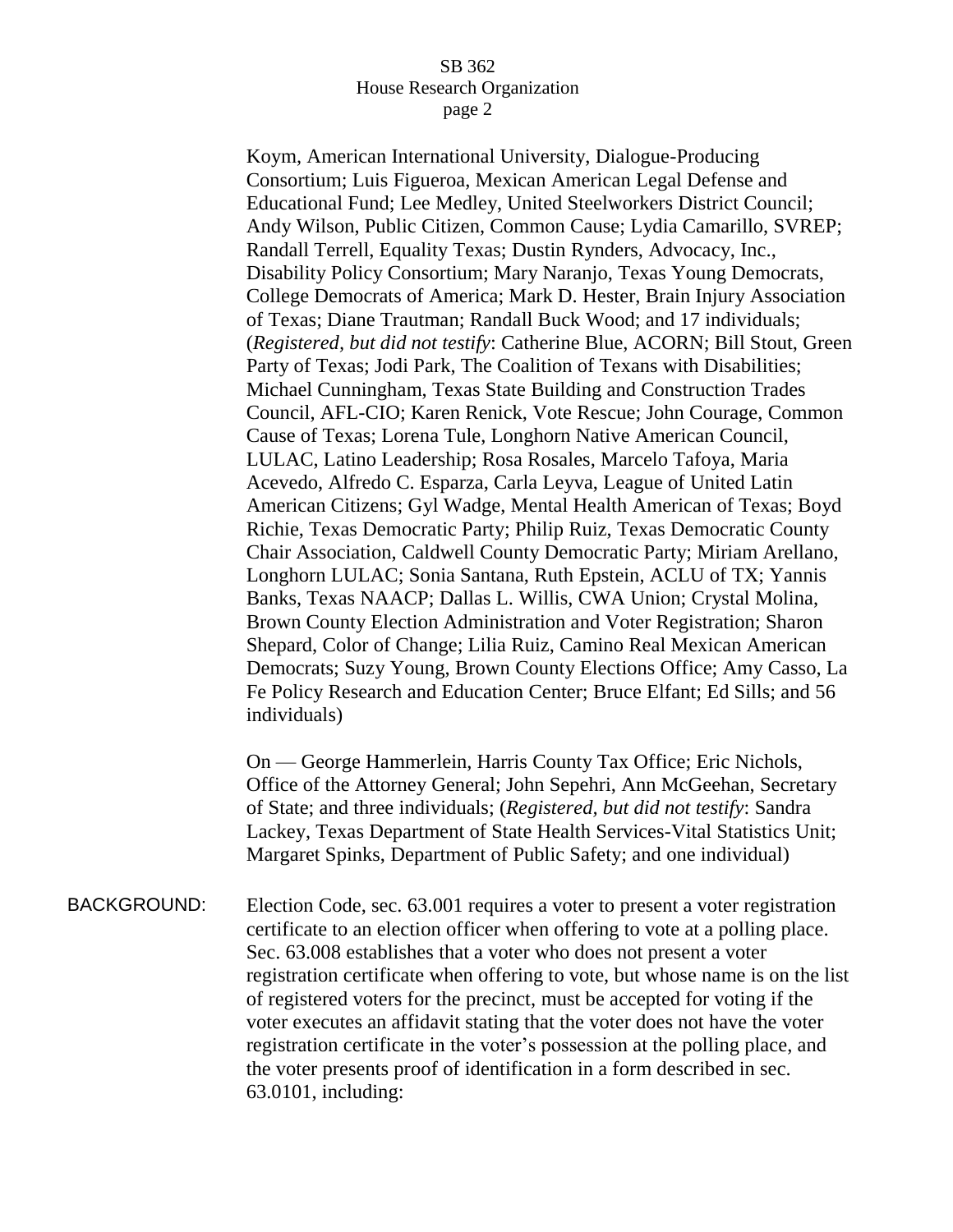- a driver's license or personal identification card issued to the  $\bullet$ person by the Department of Public Safety (DPS) or a similar document issued to the person by an agency of another state, regardless of whether the license or card has expired;
- a form of identification containing the person's photograph that establishes the person's identity;
- a birth certificate or other documentation confirming birth that is  $\bullet$ admissible in a court of law and establishes the person's identity;
- U.S. citizenship papers or a U.S. passport issued to the person;
- official mail addressed to the person by name from a governmental  $\bullet$ entity;
- $\bullet$ a copy of a current utility bill, bank statement, government check, paycheck, or other government document that shows the name and address of the voter; or
- any other form of identification prescribed by the secretary of state.

In 2002, Congress enacted the Help America Vote Act of 2002 (HAVA) (42 U.S.C. Sec. 15301 et seq.), a comprehensive law governing state electoral administration. Among other things, HAVA requires first-time registrants who register by mail and have not voted in a federal election or in cases where a state does not have a computerized, statewide voter registration system — to present, with the registration materials or at the polls, any of the following forms of identification:

- a copy of a current and valid photo identification (the original if voting in person); or
- a copy of a current utility bill, bank statement, or government check, paycheck or other government document that shows the name and address of the voter.

No voter can be turned away at the polls for failure to produce identification, and voters without proper identification in every state have some form of recourse to cast a vote, such as a provisional ballot.

The 78th Legislature in 2003 enacted HB 1549 by Denny to implement changes necessary to Texas law for HAVA compliance.

DIGEST: (*Rep. Smith intends to offer a complete floor substitute. The following analysis is of the floor substitute.)*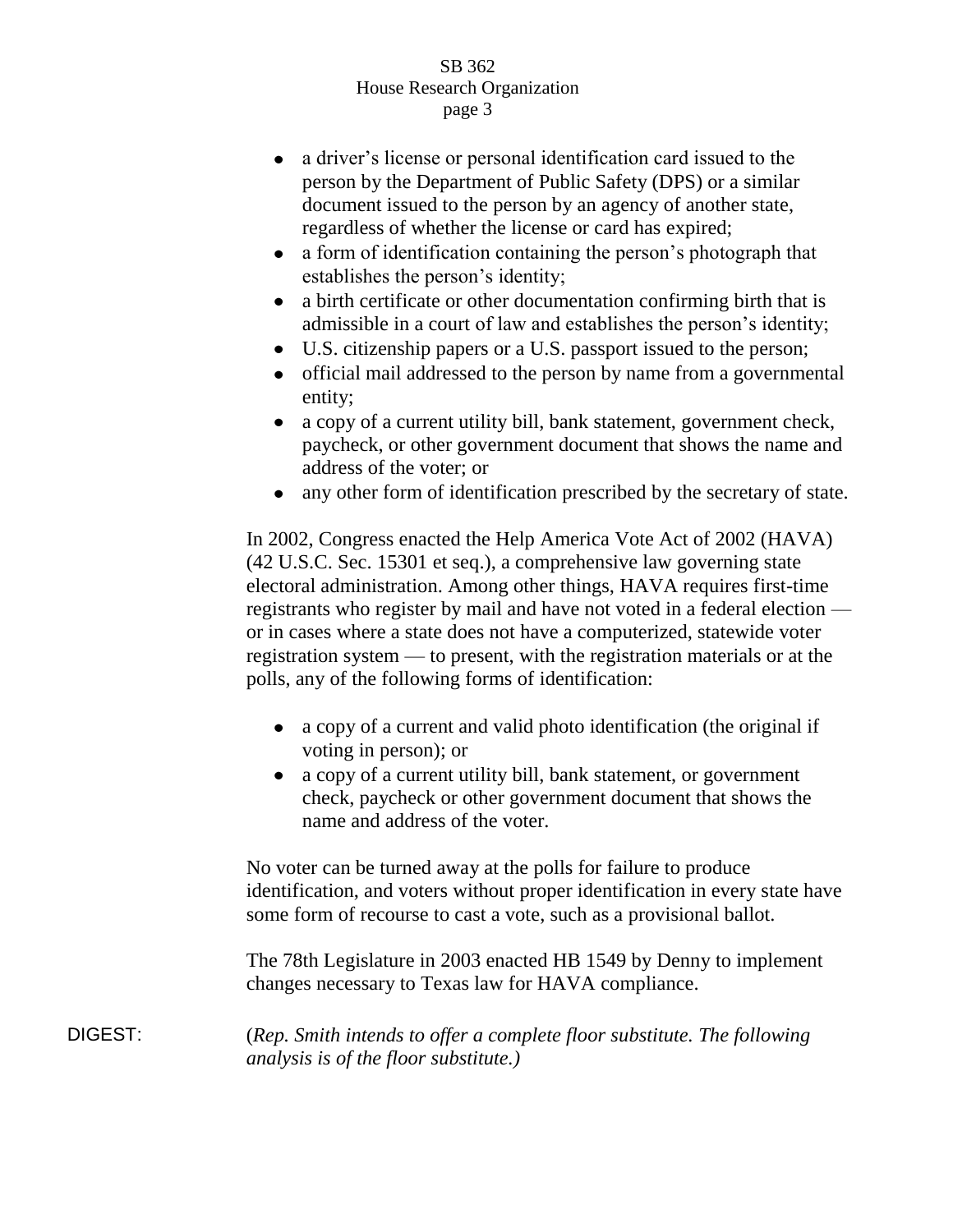SB 362 would require a voter at the polling place to present to an election officer one form of photo identification or two different forms of nonphoto identification.

The bill would require notice of the identification requirements and enhanced training for election judges. It would establish provisional ballot signature verification committees, enhance the penalties for illegal voting and tampering with voter registration applications, and make intentionally deceiving someone about acceptable forms of identification a crime. It also would authorize free Department of Public Safety ID cards for voting and would require the Secretary of State (SOS) to submit a report to the Legislature detailing reported violations related to deception regarding voter identification.

Acceptable forms of photo identification would include:

- a driver's license or personal ID card issued by DPS that was current or had expired no more than one year earlier;
- a U.S. military ID card that contained a photograph;  $\bullet$
- a U.S. citizenship certificate that contained a photograph;  $\bullet$
- $\bullet$ a U.S. passport;
- a concealed handgun license issued by DPS that contained a  $\bullet$ photograph;
- a student ID card issued by a public or private institution of higher  $\bullet$ education that contained a photograph; or
- $\bullet$ a valid ID card that contained a photograph and was issued by an agency or institution of the federal government; an agency, institution, or political subdivision of the state; or a tribal organization.

Acceptable forms of non-photo identification would include:

- the voter's voter registration certificate, under certain circumstances;
- a copy of a utility bill, bank statement, government check,  $\bullet$ paycheck or other government documents that showed the name and address of the voter and was not more than 90 days old;
- official mail addressed to the person by name from a governmental entity, excluding correspondence related to voter registration;
- a certified copy of a birth certificate or other legal document  $\bullet$ confirming birth;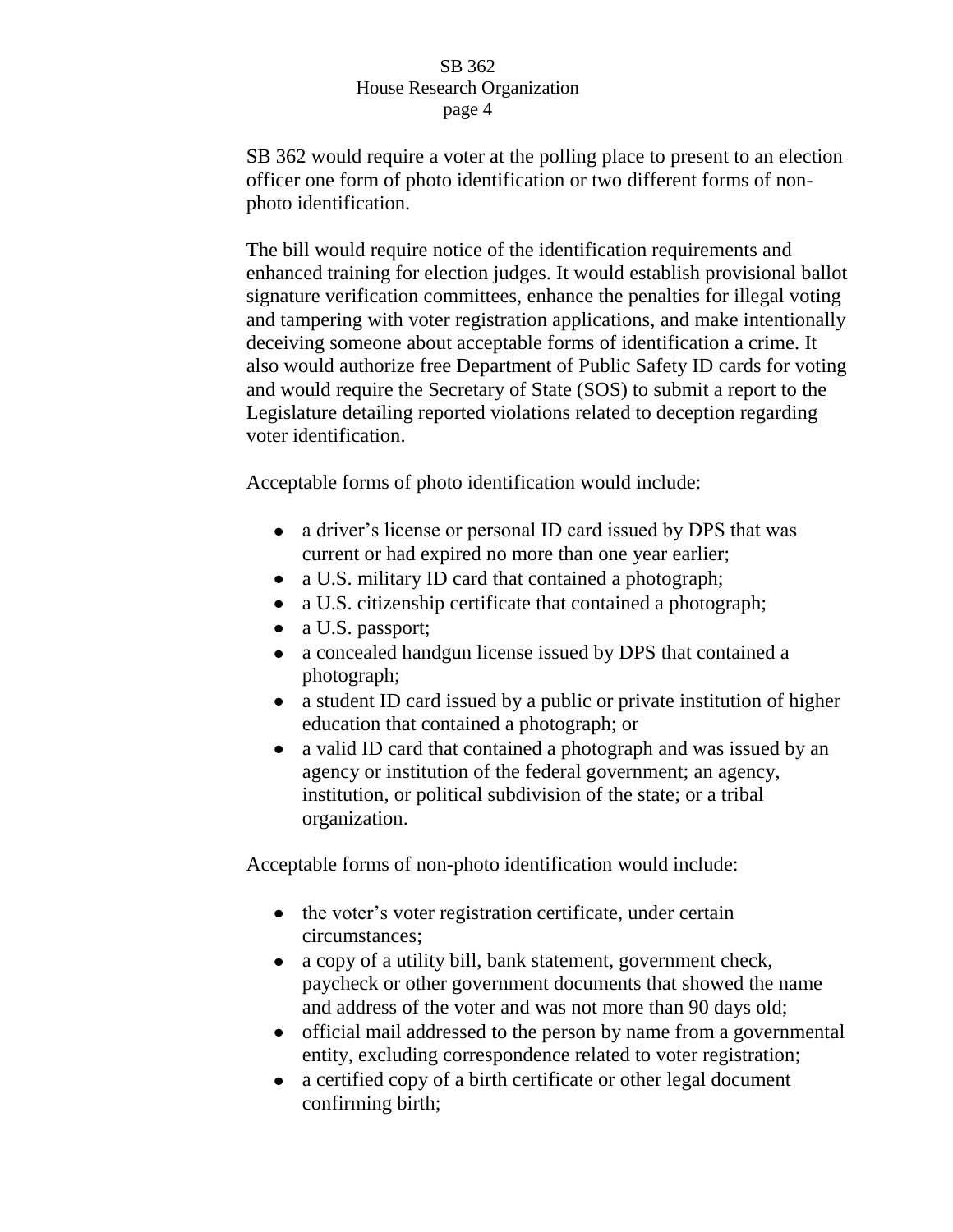- U.S. citizenship papers;
- an original or certified copy of the person's marriage license or divorce decree;
- court records of the person's adoption, name change, or sex change;
- $\bullet$ an ID card issued to the person by a state or federal governmental entity for the purpose of obtaining public benefits;
- a temporary driving permit issued by DPS;  $\bullet$
- a pilot's license issued by an authorized federal agency;  $\bullet$
- a library card issued by a Texas public library that contained the  $\bullet$ person's name; or
- a hunting or fishing license issued by the Parks and Wildlife Department.

A voter registration certificate would not be an acceptable form of identification the first time a voter voted in an election if the voter did not include the voter's Texas driver's license number, the personal identification card issued by the Department of Public Safety, or the last four digits of the voter's social security number on the registration application, or if those numbers could not be verified by the secretary of state.

A voter whose identity was verified by presenting the documentation described above would be accepted for voting if the voter's name was on the precinct list of registered voters.

A voter whose identity was verified by presenting the documentation described above but who was not on the precinct list of registered voters could be accepted for provisional voting or could be accepted for voting if the election officer could determine from the voter registrar that the voter was registered in the county and the voter executed an affidavit stating that the voter was a resident of the precinct and eligible to vote. After the voter was accepted, the election officer would have to indicate this on the poll list and enter the voter's name on the registration omission list.

On election day, the presiding judge would be required to post in a prominent place on the outside of each polling place a list of the acceptable forms of photo and non-photo identification. The information would have to be in a font that was at least 24-point.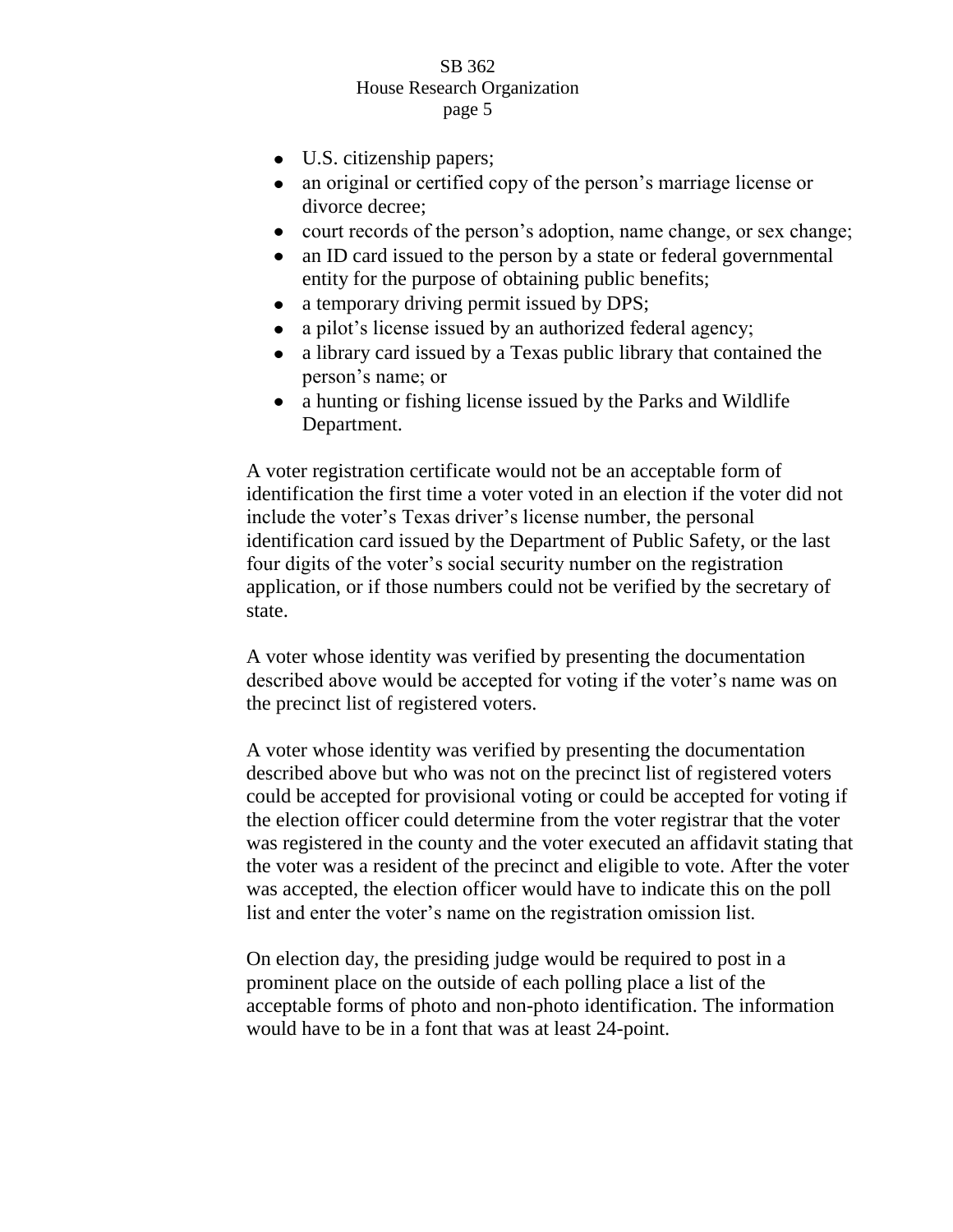Effective September 1, 2009, the training standards for election judges would have to include training on the acceptance and handling of the required identification from voters.

**Provisional ballots**. A voter who did not present proof sufficient to meet the identification requirements described above would be allowed to cast a provisional ballot. A voter accepted for provisional voting would have six days after the election to present the proof of identification to the voter registrar for examination by the early voting ballot board.

For a voter who was not accepted for voting, the elections officer would have to inform the voter of the voter's right to cast a provisional ballot and provide the voter with written information that listed the requirements for identification; stated the procedure for when and where to present the required identification; included a map showing the location where identification would have to be presented; and stated the procedure for signature verification. The information would have to include notice that if the voter returned to the registrar within the required time period and presented identification, the voter would not have to rely on the signature verification committee to determine if the ballot would be accepted.

A voter who was allowed to cast a provisional ballot because the voter did not present the required identification would have to execute an affidavit stating that the voter was a registered voter in the precinct and eligible to vote. The affidavit would have to include space for the election officer to indicate if the voter presented the required identification and what form the identification was. Until January 1, 2013, the affidavit would have to include a space for the person to note reasons the person's signature may not match the signature on the voter registration application or other public record.

A provisional ballot would be accepted by the early voting ballot board if the board determined that the person was eligible and the voter met the identification requirements at the time the person voted or within six days after the election. For an election held on or before January 1, 2013, the provisional ballot would be accepted if the voter presented one form of non-photo ID and the signature verification committee verified the voter's signature. This provision would not apply to a first-time voter whose voter registration application did not include the number of the voter's driver's license or DPS identification card or the last four numbers of the voter's Social Security number and was not otherwise verified.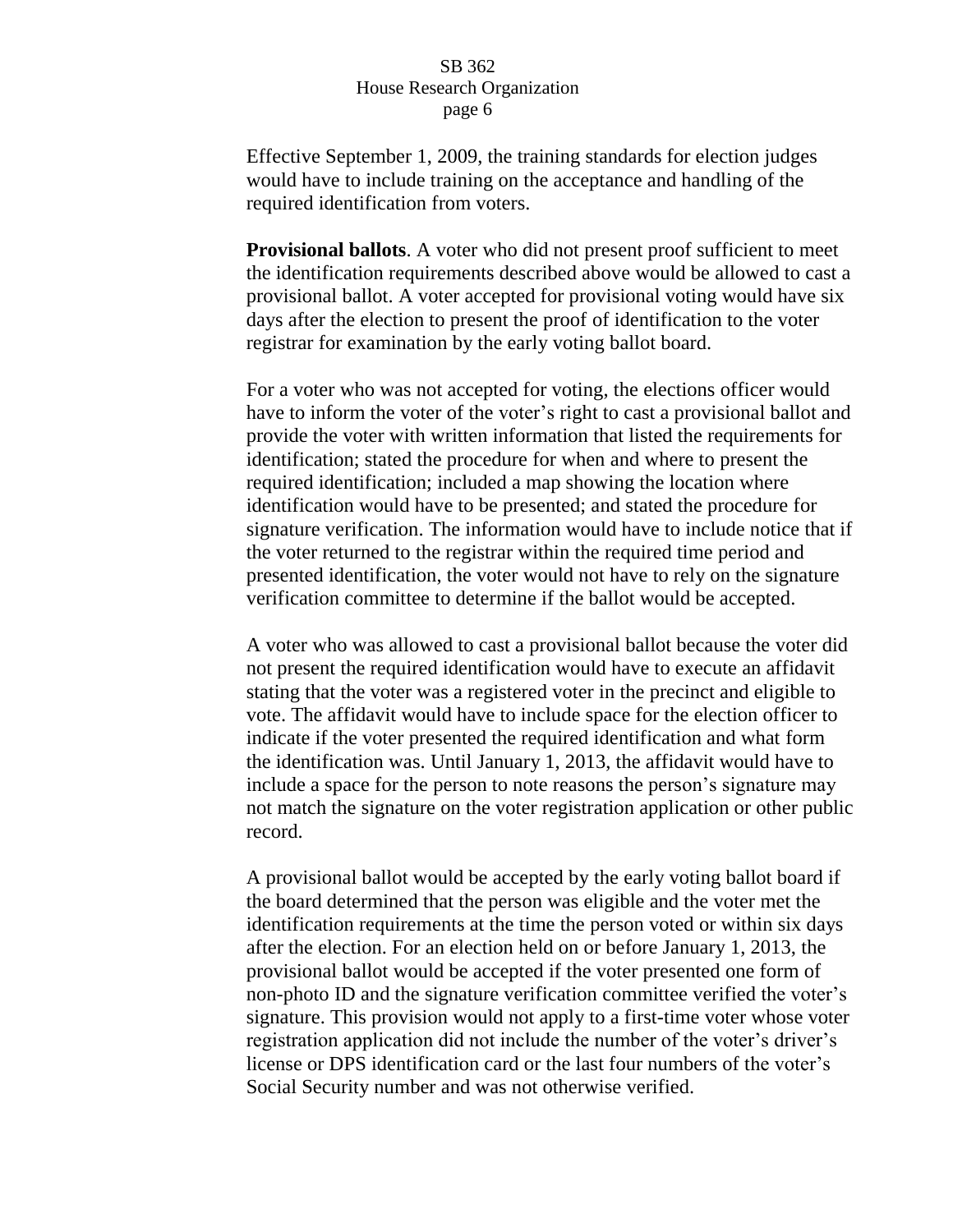The bill would establish criteria for a bipartisan provisional ballot signature verification committee and would establish the appointing authority for each kind of election and the necessary steps for verifying signatures. A committee would have at least five members. Subcommittees would be authorized. The bill would set forth qualifications for members, including that they be a qualified voter of the area in which the election was being held. This provision would expire January 1, 2013.

SB 362 would amend the Transportation Code, sec. 521.422, to prohibit DPS from collecting a fee for a personal identification certificate issued to an eligible voter who stated the ID certificate was to comply with the identification requirements for voting.

SB 362 would make intentionally deceiving someone regarding acceptable forms of identification required for voting a class A misdemeanor (up to one year in jail and/or a maximum fine of \$4,000). A violation would be subject to criminal investigations and other enforcement proceedings allowed under current law.

The bill also would amend the Penal Code, sec. 37.10(c) to make tampering with a voter registration application a state jail felony (180 days to two years in a state jail and an optional fine of up to \$10,000), unless the intent was to harm or defraud another, in which case the offense would be a third-degree felony (two to 10 years in prison and an optional fine of up to \$10,000). The bill would also increase the penalty for illegal voting from a third-degree felony to a second-degree felony (two to 20 years in prison and an optional fine of up to \$10,000), unless the person was convicted of an attempt. In that case, the offense would be a state jail felony, up from a class A misdemeanor.

**Voter education and notice of identification requirements.** Beginning September 1, 2009, voter registrars of each county would be required to provide notice of the identification requirements for voting and a detailed description of those requirements with each initial and renewal voter registration certificate issued.

The secretary of state and the voter registrar of each county that maintained a website would have to provide notice of identification requirements for voting on their websites. The secretary of state, in cooperation with each party whose nominee for governor in the most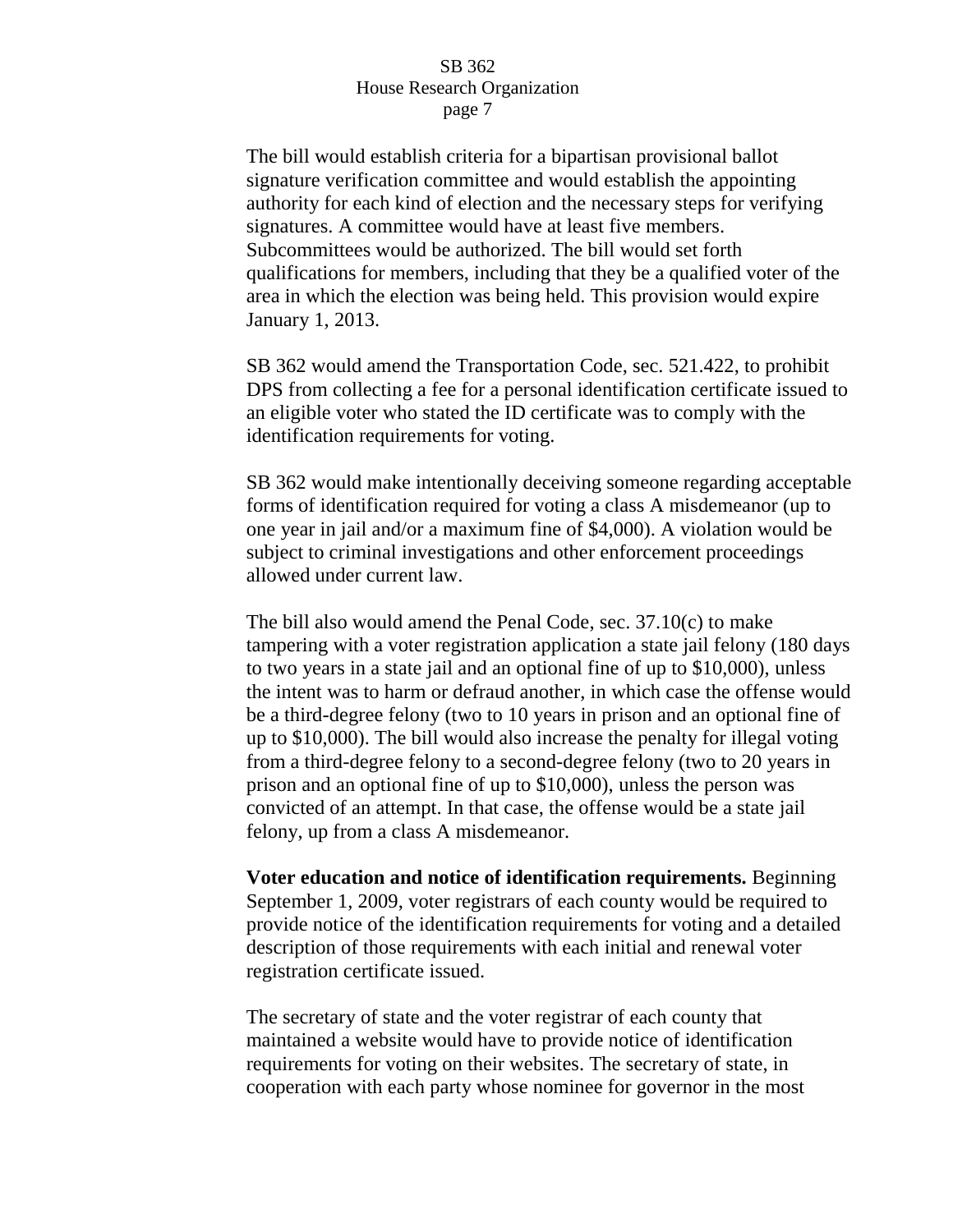recent gubernatorial general election received 20 percent or more of the votes, would establish a statewide effort to educate voters about the identification requirements for voting.

Beginning September 1, 2009, an election officer would have to distribute to voters who, when offering to vote, presented identification that would not comply with SB 362, written notice of identification that would be required for voting beginning with elections held after January 1, 2011, and information on how to obtain free identification. This section would expire September 1, 2011.

The bill would require the secretary of state to submit an annual report to the Legislature regarding the reported violations of the deceptive practices prohibited in the bill for the preceding year and sets forth the required elements of the report. The secretary of state would be authorized to withhold specific information if the disclosure would interfere with an ongoing investigation.

By September 1, 2009, Chapter 19 state funds used to finance voter registration also would be used for additional expenses related to coordinating and expanding voter registration. Only voter registrars could use these funds.

The change in law made by the bill would not take effect unless the Legislature appropriated to the SOS for the 2009-2011 fiscal biennium \$3.75 million for voter registration and \$3.75 million to fund voter education programs. Funds appropriated for voter registration could not be used until after the general election for state and county officers in November 2010. Voter registration activities would have to be raceneutral without regard to the socioeconomic status of the population and conducted by county employees. Voter registrars would be required to report to the SOS on the activities.

The bill would repeal sections related to voters whose names were not on the list of registered voters and would make conforming changes.

SB 362 would require the secretary of state to adopt training standards and materials, as soon as practicable, to implement the bill.

The bill would take effect January 1, 2011.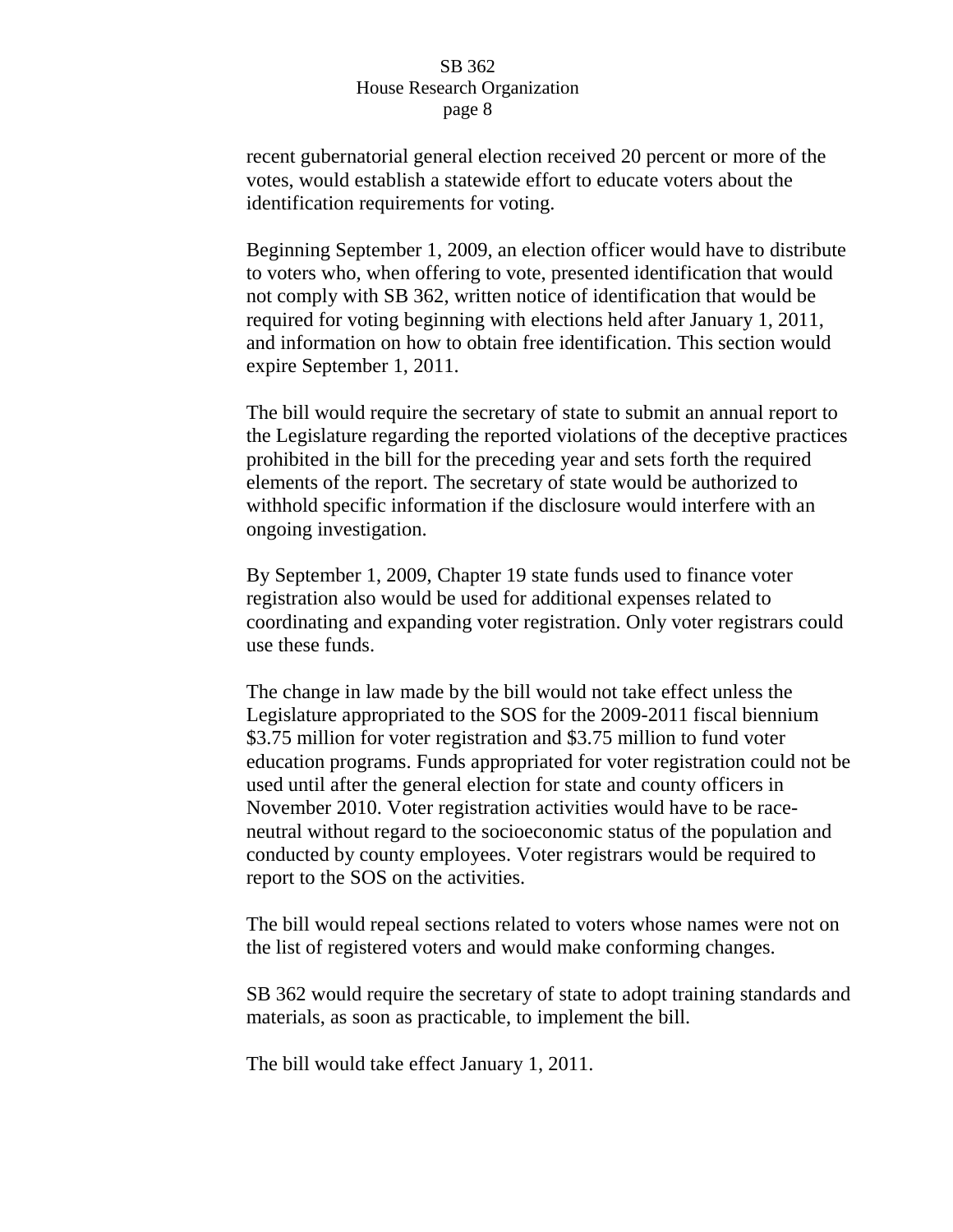**SUPPORTERS** SAY: SB 362 would protect and strengthen the electoral system by requiring voters to present identification at the polls. The bill would establish a uniform standard, reduce voter fraud, bring voting in line with other transactions that require proper identification, and raise the bar in restoring election integrity.

> Because of the comprehensive nature of the bill, the law would not go into effect until January of 2011 in order to educate Texans on the new requirements. The bill would seek to ensure that voters who presented proper identification at a polling location but whose registration could not be confirmed, including due to clerical errors, could vote provisionally and have their votes counted. To help in the transition for the first two years of the new requirements, voters who did cast a provisional ballot and provided at least one form of acceptable non-photo ID could have their ballot considered by a signature verification committee. To enhance security, first-time voters who did not provide their driver's license numbers or personal ID numbers, or their social security numbers when registering to vote, or whose numbers could not be verified under existing law, would not be eligible to participate in the signature match process.

> Voter fraud drives honest citizens out of the democratic process and breeds distrust of government. Many circumstances in everyday life require a photo ID, including air travel and cashing checks. Society has adapted to the requirements and benefited from the safeguards. When noncitizens, dead people, or otherwise unqualified individuals are on the voter roles, illegal votes will be cast, which cancels out legitimate votes. Stricter identification requirements would not impose an unreasonable burden on voters. Instead, they would protect the rights of citizens, restore confidence that legitimate votes are counted, and serve as a reasonable precaution to prevent ineligible people from voting. Guaranteeing the integrity of elections requires implementing security measures, and requiring identification from voters at the polls is a security measure. Proper identification is necessary to ensure that voters are who they say they are, that voters cast only one ballot each, and that ineligible voters including illegal immigrants, felons, and persons using the names of deceased voters — are not allowed to vote. Cheating at the polls makes a mockery of the electoral process and dilutes the vote of every honest citizen.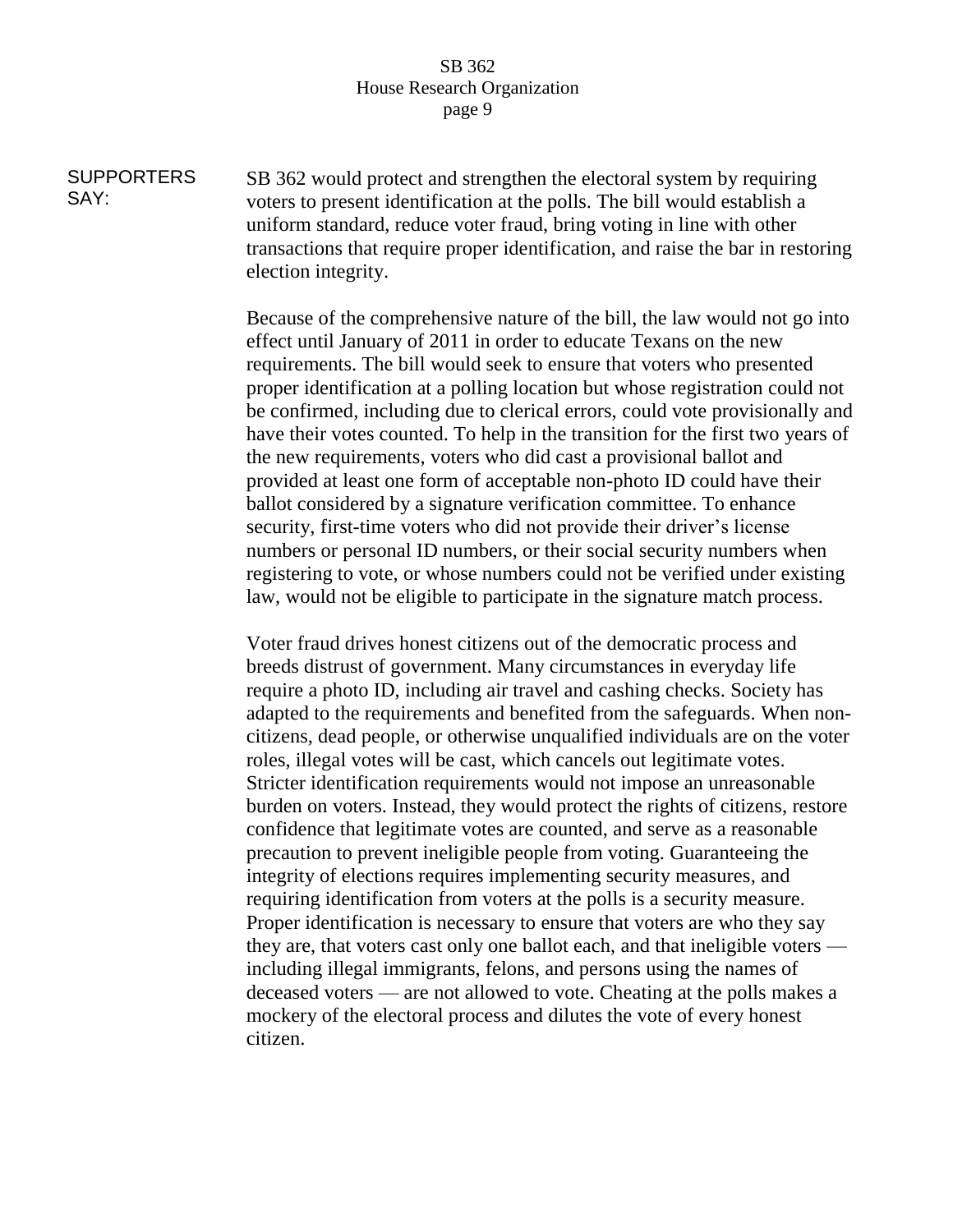In-person voting fraud is a problem in Texas but hard to detect and prevent without a voter ID requirement. Election officials cannot discover voter impersonation if they do not have the tools they need to detect it. Currently, all that is needed to vote is a voter registration certificate, and individuals are not required to show identification to register to vote. Without a requirement that voters prove their identity at the polls, anyone could vote with anyone else's voter certificate. Given these minimal screening efforts, there is no way to know how many ineligible voters slip through the system. Requiring voter identification at the polls would prevent individuals from voting with fraudulent voter registration certificates as well as double voting.

In May 2007, the Texas Conservative Coalition Research Institute reported that Harris County cancelled 3,742 registered voters for noncitizenship, with 683 of those cancellations occurring between 2000 and 2007. The non-citizens were discovered when they were called for jury duty and claimed non-citizenship as an excuse not to serve. There is nothing that would have prevented these non-citizens from voting.

While measures of fraud or multiple voting in U.S. elections are comparatively rare, even a small amount of fraud could tip a close or disputed election, and the perception of possible fraud contributes to low confidence in the electoral system. For this reason, the Commission on Federal Election Reform, led by former President Jimmy Carter and former Secretary of State James A. Baker III, concluded that a properly administered identification system could deter, detect, or eliminate several potential avenues of fraud, such as multiple voting or voter impersonation. The commission, which was formed to recommend ways to raise public confidence in the electoral system, also expressed concern that differing requirements from state to state could be a source of discrimination and said that a single, uniform ID for voting purposes, along the lines of Real ID, would be less discriminatory. It would ensure fair and equal treatment of all voters.

Contrary to claims of those who oppose strict ID requirements for voters, these laws do not suppress voter turnout but instead bolster the public's faith in the legitimacy of elections and lead to better turnout. An analysis of voter identification laws by the Heritage Foundation in 2007 concluded that such requirements have virtually no suppressive effect on reported turnout. As for claims that the millions of Americans who lack a driver's license could be deterred from voting, it is difficult to assess accurately the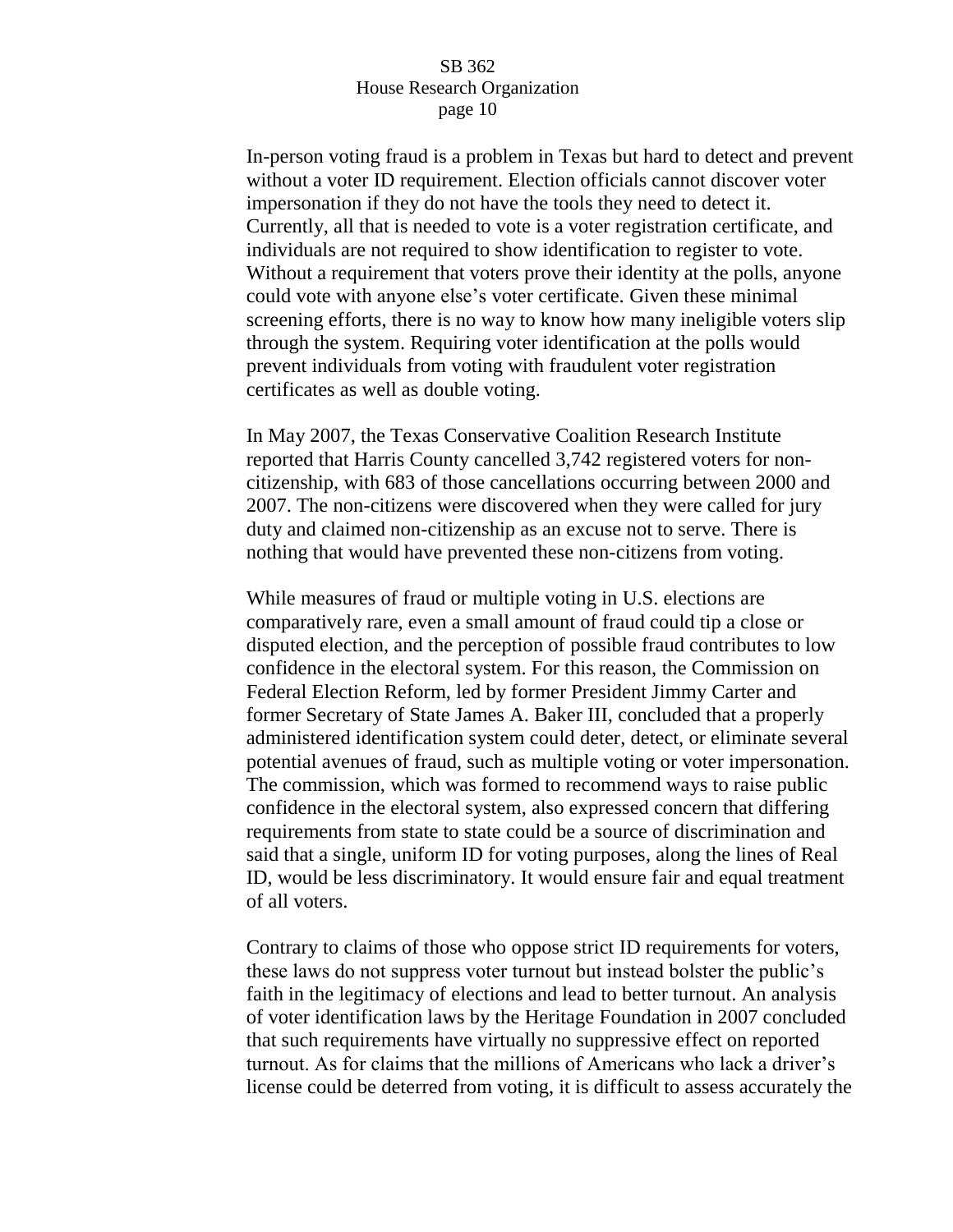number of eligible voters who would be unable to vote because they lacked proper identification, according to the Heritage Foundation. Recent studies show there is a segment of society that is less likely to have a driver's license but the data do not indicate whether those individuals have some other form of ID or would be able to obtain it if state law changed.

Even though voter ID laws in other states have been heavily litigated, plaintiffs in every lawsuit filed against such requirements have been unable to produce a single individual who either did not already have an ID or could not easily get one.

The U.S. Supreme Court upheld last year the constitutionality of Indiana's long-disputed law requiring unexpired government-issued photo identification for voters at the polls. In *Crawford v. Marion County Election Board*, the court ruled that a requirement to produce photo ID imposes only a limited burden on voter's rights and is justified by the state's interest in restoring confidence in elections and deterring fraud. According to the National Conference of State Legislatures, 24 states ask all voters to show some form of identification at the polls. In three of these states — Florida, Georgia, and Indiana — voters must show a photo ID.

Those who claim that strict voter identification would suppress voter turnout among certain groups have been proved wrong because voter ID was a success in the November presidential election. The two states with the strictest voter ID requirements are Indiana and Georgia. Both require a government-issued photo ID. However, Georgia had the largest voter turnout in its history. In Indiana, the turnout of Democratic voters was the largest increase in Democratic turnout of any state in the country. According to the Joint Center for Political and Economic Studies, African-American turnout in the 2008 election was at an historic high.

The bill would not force anyone to bear great costs in obtaining the necessary identification. While many citizens undoubtedly would choose to present a Texas driver's license out of convenience, the bill would allow a voter to obtain a personal identification card at no cost. State and local authorities can educate voters about the forms of identification that they would have to bring to the polls, and even if there is some initial confusion, voters quickly would learn what they should bring to the polls in order to vote.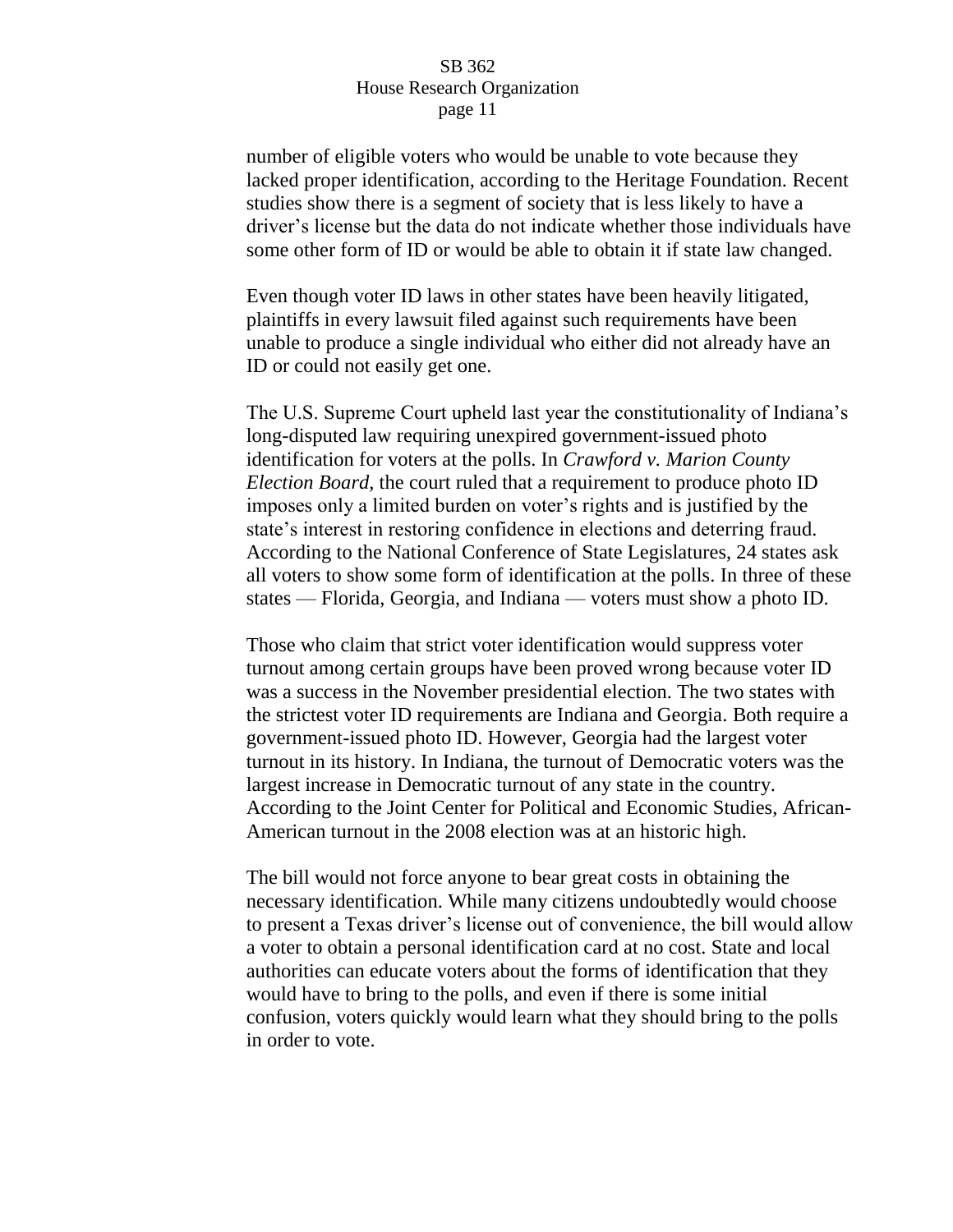SAY:

**OPPONENTS** The voter ID requirements in SB 362 would create substantial obstacles for certain groups that disproportionately lack proof of identification, including the elderly, minorities, low-income voters, and disabled persons — and would require them to obtain such identification for the sole purpose of voting. By placing an extra burden on voters who were otherwise qualified to vote, the bill effectively would lead to the needless disenfranchisement of many voters. Claims that voter fraud make it necessary to enact such laws are not supported by evidence. In fact, the actual impact of stricter ID requirements would not be a reduction of voter fraud, but the suppression of legitimate votes. Citizens seeking to exercise their right to vote would be hassled and frustrated for no good reason.

> While almost all voter fraud involves mail-in ballots, the bill would do nothing to make mail-in balloting more secure. Instead, it would attempt to address the nonexistent problem of voter impersonation at the polls. Policymakers should examine empirical data to weigh the tradeoffs between ballot security and ballot access before enacting voter ID requirements. Advocates for strict ID requirements say that there is widespread fraud that must be stopped no matter how many academic and governmental studies and investigations show that polling place fraud of the type sought to be prevented by the bill rarely occurs.

> There is little to suggest that requiring photo ID would protect elections from fraud. There is no evidence of organized, widespread voter fraud at the polls, and cases of voter impersonation are anecdotal at best. In fact, after a five-year investigation of voter fraud, the U.S. Department of Justice revealed virtually no evidence of any organized effort to skew elections. It would be difficult to perpetrate the kind of fraud in an amount necessary to tip an election. It is riskier and less likely to swing an election than fraudulent mail-in ballots or hacking into voting machines.

> Most allegations of non-citizen voting and "dead people" voting do not uncover evidence of a concerted effort to improperly influence elections. Evidence does show, however, that voter error and administrative and clerical errors often explain the allegations. Of all of the election related violations prosecuted in Texas over a six-year period, most of the cases involved mail-in ballots, campaign finance violations, unlawful conduct at a polling place, and ballot-related violations.

> A study issued by Rutgers and Ohio State universities prepared for the federal Election Assistance Commission indicates that minorities could be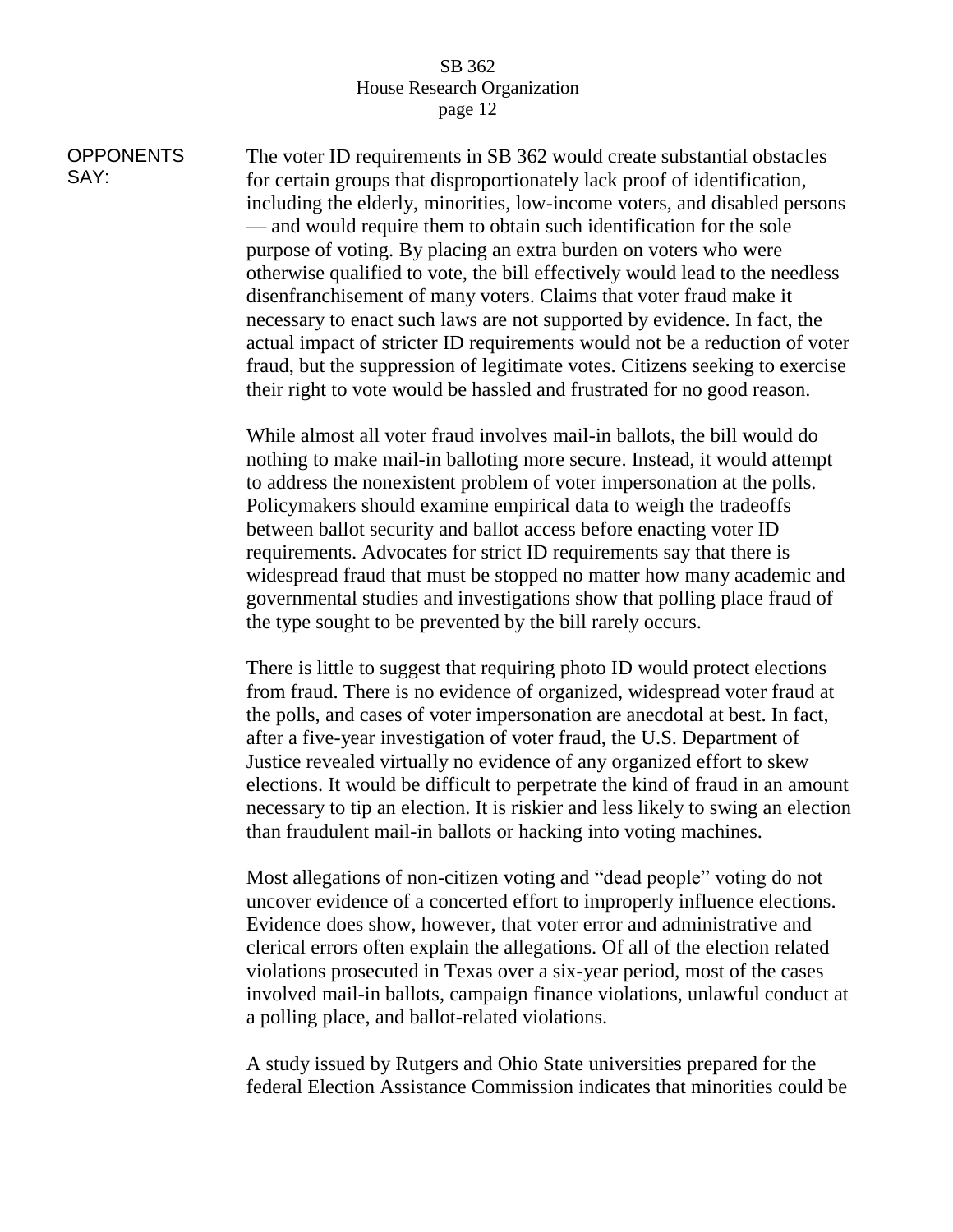negatively affected by identification requirements and that voter identification requirements should be limited to the minimum needed to prevent duplicate registration and ensure eligibility. Similarly, advocates for the disabled say that a more restrictive voter ID law would disenfranchise many disabled Texans. Many people with disabilities do not drive, have accessible transportation, or have ready access to requested form of photo identification.

Many Americans mistakenly believe that almost all U.S. adults have a driver's license, but according to the Carter-Baker Commission, an estimated 12 percent of voting-age Americans, or 20 million people, do not. So, thousands, perhaps millions, of eligible voters could be disenfranchised. The percentage is even higher for seniors, women whose names have changed, people of color, people with disabilities, low-income voters, and students. Many of those citizens find it hard to get such IDs because the underlying documentation — the ID one needs to get  $ID$  — is often difficult to come by. There is also concern about the potential for discrimination by poll workers who do not administer these procedures fairly and voters being denied the right to vote because of discrepancies in addresses and names between the ID and voter registration cards or voter rolls.

A study by New York University's Brennan Center for Justice in 2006 found that 52 percent of married women do not have a birth certificate in their current name and 18 percent of citizens over the age of 65 do not have current government-issued photo ID. The costs, in both time and money, of obtaining the necessary documents could deter voting, resulting in lower voter turnout among those without easy access to government offices.

In a 2007 Michigan Law Review article, George Washington University law professor Spencer Overton wrote, "while a small amount of voter fraud hypothetically could determine a close election, the exclusion of 20 million Americans who lack photo ID could erroneously skew a larger number of elections."

Texas already has taken steps to lessen the threat of fraud, including the implementation of HAVA requirements. Current registration requirements are sufficient because prospective Texas voters must either establish their identity during the registration process or when they show up at the polls to vote. Registrants also must swear that they are U.S. citizens under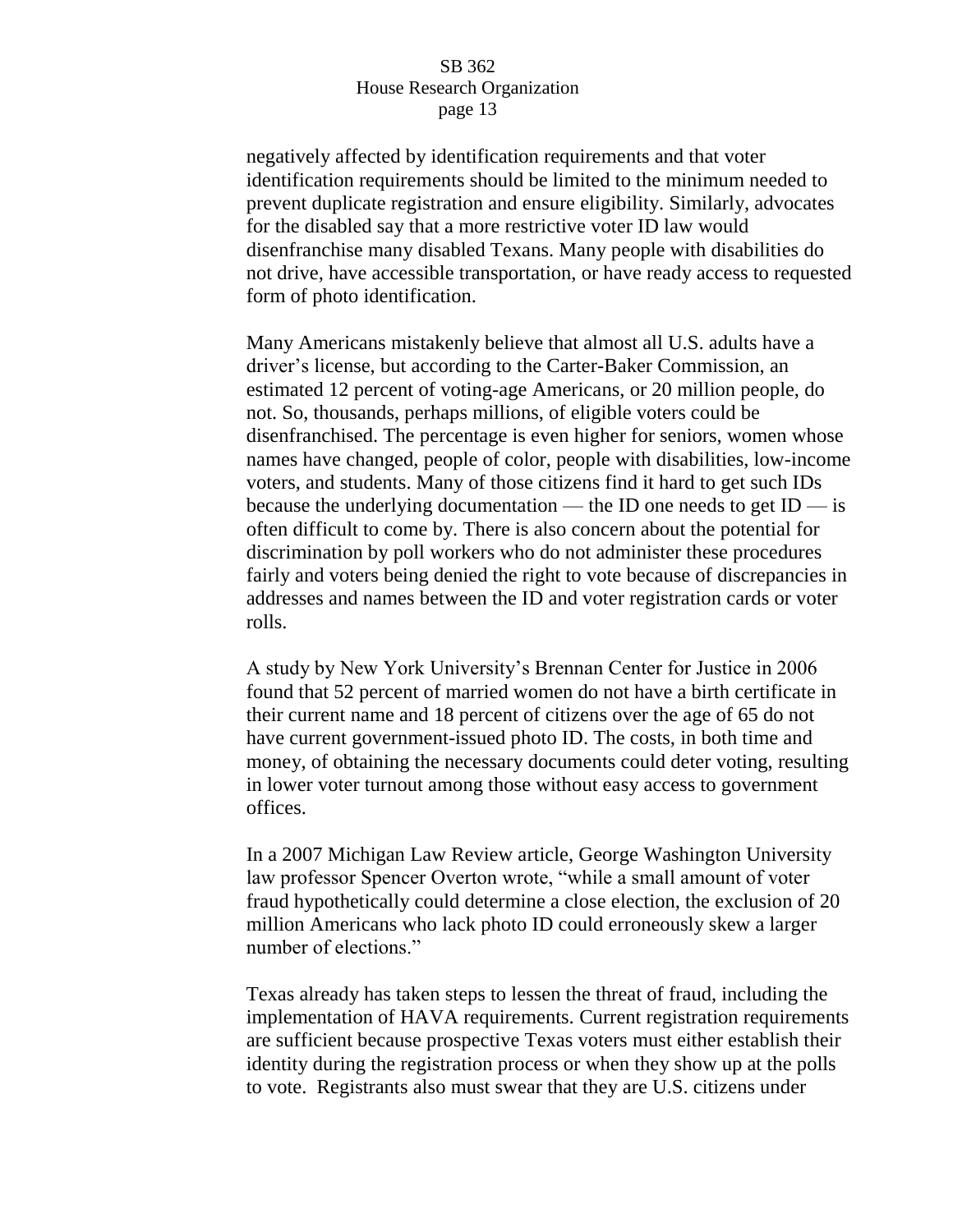penalty of perjury. Falsely claiming citizenship and voting fraud are federal offenses. HAVA requires each state to cull its voter registration database lists by removing any voters who are deceased or lose their right to vote through felony conviction. States also are required to remove any voter who does not vote in two consecutive federal general elections and does not respond to a notice of removal, although no registrant may be removed solely for failing to vote.

While defenders of voter ID law claim it is justified because they perceive a need to bolster confidence in the electoral process, it would be better to educate the American electorate on the real problems. An essay in the Harvard Law Review last year reported that while more voters perceive that voter fraud occurs at least occasionally, this perception was not related to an individual's likelihood of turning out to vote.

In its interim report to the 80th Legislature, the House Committee on Elections did not find any non-citizen voting or voter impersonation and reported that overall, most allegations of election fraud that appear in the news or result in indictments are from early, mail-in ballots. Likewise, the Senate State Affairs Committee in its interim report to the 80th Legislature found that the highest concentration of voter fraud is in the vote-by-mail process. Although voter ID laws have been heavily litigated in other states, supporters of these laws have been unable to produce a single case of voter impersonation at the polls.

Similar legislation approved in several other states, including Missouri and Arizona and in Albuquerque, New Mexico, has been invalidated by the courts or is being challenged. In addition, while citizens are required to show proof of their identity in situations ranging from boarding an airplane and renting movies, none of those activities is a constitutional right. Texas should attempt to curb real voter fraud, vigorously investigate allegations of election fraud, and utilize the fullest extent of the law to prosecute violations, rather than enacting a law aimed at solving a nonexistent problem that would do far more harm than good by preventing or discouraging eligible voters from exercising their fundamental right to vote.

OTHER **OPPONENTS** SAY: Better alternatives exist to address potential problems targeted by voter ID requirements. When executed properly, they would impose less of a burden on eligible Americans than a mandatory ID requirement. The bill would not offer any redress for those who simply do not have the required